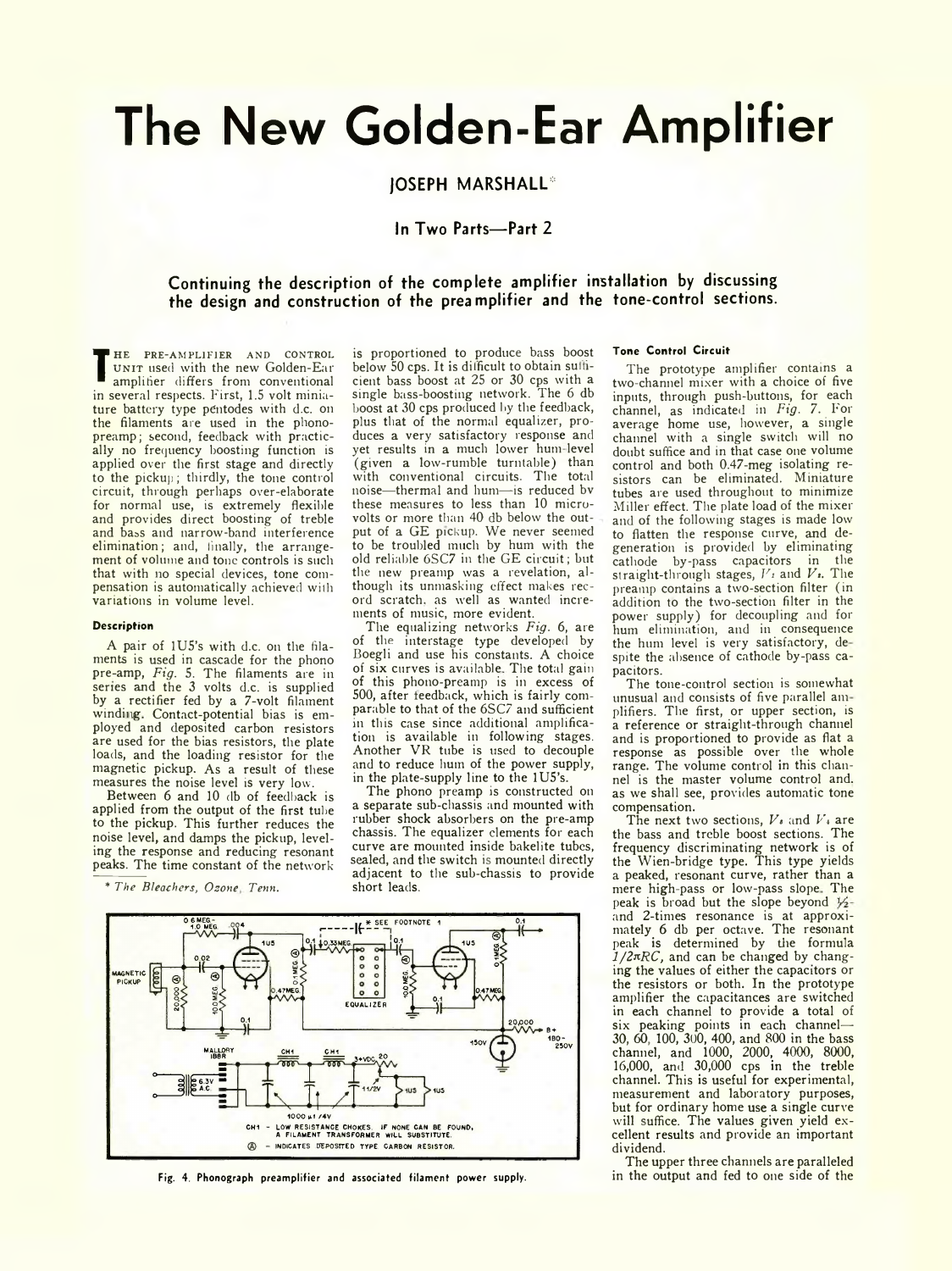

Fig. 5. Interstage equalizer networks used in the phono preamp.

cioss-coupled input of the Golden-Ear amplifier. Because of this parallel arrangement the boosting is direct and (subject to the qualification noted below) independent of the volume level of the unequalized range. In other words, if the output lacks bass, the bass control is turned up, the bass is increased with no necessity for changing the volume control The equalization curves have a slope on the far side of the peak, reducing the likelihood of aberrational operation which results when, for instance, such transients as the very-low-frequency wave form of a fading short wave signal, are boosted together with the wanted bass.

The analytical mind, however, will discern that the amount of boost is dependent on the setting of the volume control in the master or reference channel. Assuming equal amplification in the three sections, the maximum boost at each end when the tone controls and the reference volume control are maximum is about 6 db; but can be 20 db or more when the master or reference control is near minimum. This fact is, therefore, exploited to provide automatic tone compensation with changes in volume level. With the values given in the diagram, this compensation complements the Fletcher-Munson curve closely enough for very pleasing results. If twintriodes are used, the cost of this type of tone control is little or nothing more than that of the conventional arrange ment, because the direct boosting eliminates the need for additional amplification to make up for insertion loss, and because the cost of a compensated loudness control is eliminated. It might be pointed out that if the "loudness control" effect is not desired, equalization can be maintained with changes in volume level simply by leaving the loudness control in a near-minimum position and regulating volume at the tuner or mixer.

In any event, the result is an extremely useful and flexible tone control circuit.

To give the boost channels higher gain, they are provided with a higher plate load and the cathode resistor is bypassed. More than 20 db of boost is available between 30 and 50 cps, and more than 15 db between 15.000 and 20,000 cps with very little effect on the mid-frequency range.

## **The Attenuation Channels**

The attenuation channels, *Vi* and *Vo* make use of the differential qualities of the cross-coupled inverter. If in-phase signals are fed to both grids of the Golden-Ear amplifier, cancellation will occur at the points of no phase difference and equal amplitude. The two attenuation channels are fed from the same source and operate under the same parameters (except for the frequency-discriminating network) as the reference channel; therefore, the output is of the same phase. If this output is then fed to the lower grid of the cross-coupled inverter, that portion of the signal which is in phase is attenuated and that portion which is both in-phase and of equal amplitude is completely nulled.

This phenomenon offers interesting possibilities which the author is just beginning to explore. We have never found much use for the usual type of rolloff attenuators. If the program source is good and properly equalized, and if the main amplifier is distortion free, there is no need for rolloffs. But there is one problem in high-fidelity reproduction which

has always needed a good solution—and that is the minimization or elimination of certain interferences, such as the 10,000-cps beat note on the broadcast band; heterodynes on the short-wave bands; hum and turntable rumble in phonograph reproduction; line-hum in network programs, etc. The two lowest channels in the tone-control circuit represent an attempt to deal with these interferences. So far the attempt, though still in the experimental stage, is very promising.

The high-frequency channel works better than the low frequency channel because at these frequencies the parameters can be varied more easily. The .65-henry choke and the miniature 400 ppf variable capacitor form a series resonant circuit with a resonant point which can be varied from about 3000 to 12,000 cps. Because the Q of the circuit is high the resonant curve is sharp and steep. The phase shift is fairly complementary to that of the reference channel and excellent attenuation effects are obtained. The effect is that of steep rejection notches rather comparable at audio frequencies to the rejection notch of a crystal filter at radio frequencies. Single-tone heterodynes or narrow bands of interference—such as monkey chatter—can be completely eliminated by tuning the resonant circuit to the frequency of interference and adjusting the rejection control (volume control in this channel) until the interference is nullified. The 10,000-cps adjacent channel beat note can be eliminated in *( Continued on page 54)*



Fig. 6. Tone-control or mixer-equalizer section.